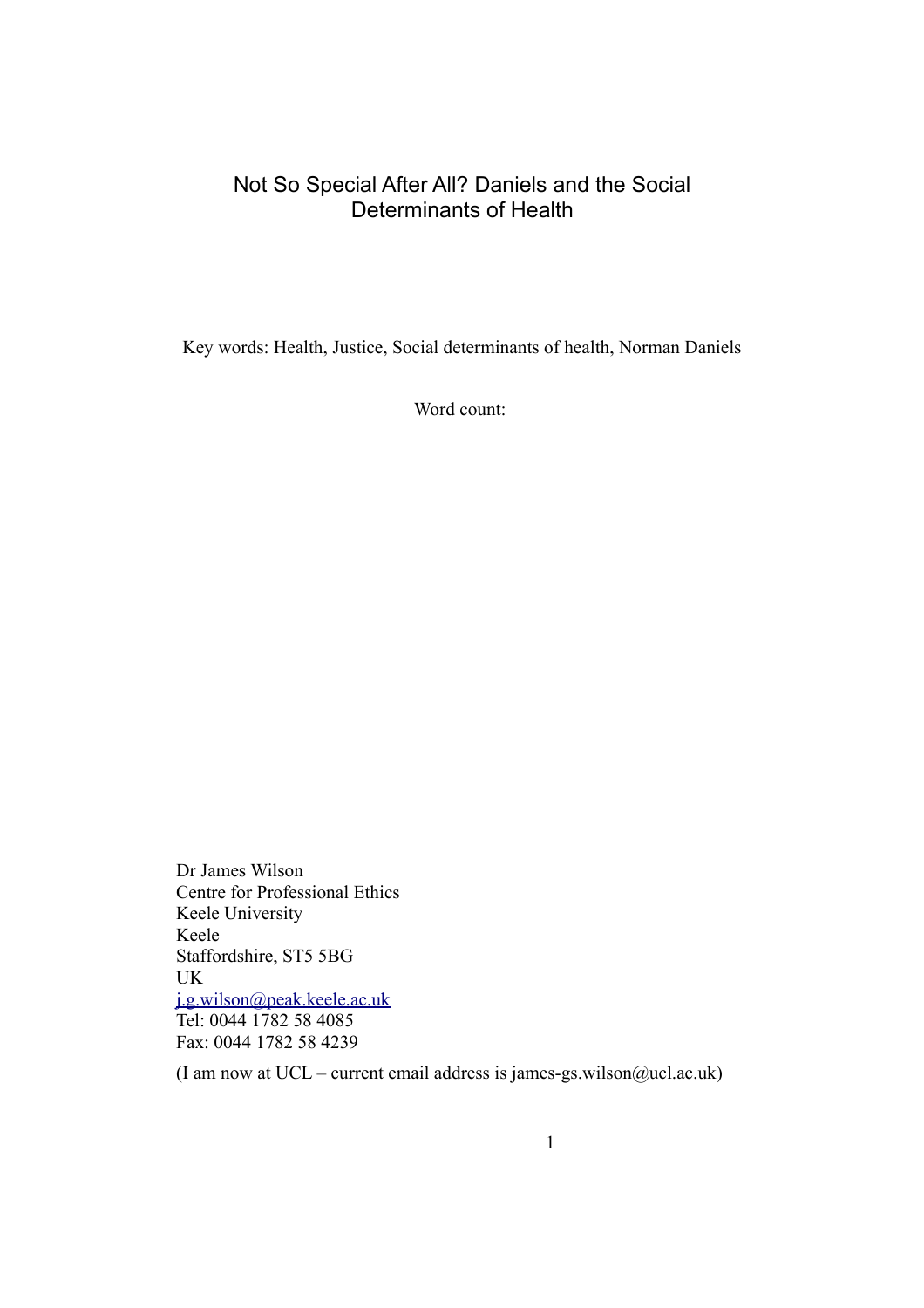### **ABSTRACT**

*Just Health* is an ambitious book, in which Norman Daniels attempts to bring together in a single framework all his work on health and justice from the past 25 years. One major aim is to reconcile his earlier work on the special moral importance of healthcare with his later work on the social determinants of health. In his earlier work, Daniels argued that healthcare is of special moral importance because it protects opportunity. In this later work, Daniels argues that the social determinants of health (which in fact tend to have a larger effect on health outcomes than healthcare does) should also be considered special. This paper argues that it is a mistake to base a theory of justice for health on the claim that health (or the social determinants of health) are 'special', for three reasons. First, once we realise that health is to a large part socially determined by features such as distribution of income, which are also of independent importance for justice, we cannot talk about a theory of justice for health in isolation from an overall theory of justice. Second, when we are trying to work out the place of health in a general theory of justice, being told that health (or the social determinants of health) is special is unhelpful. The relevant starting point should rather be whether health matters in a fundamental way for justice, or whether it matters merely for the effects it has on those goods which are of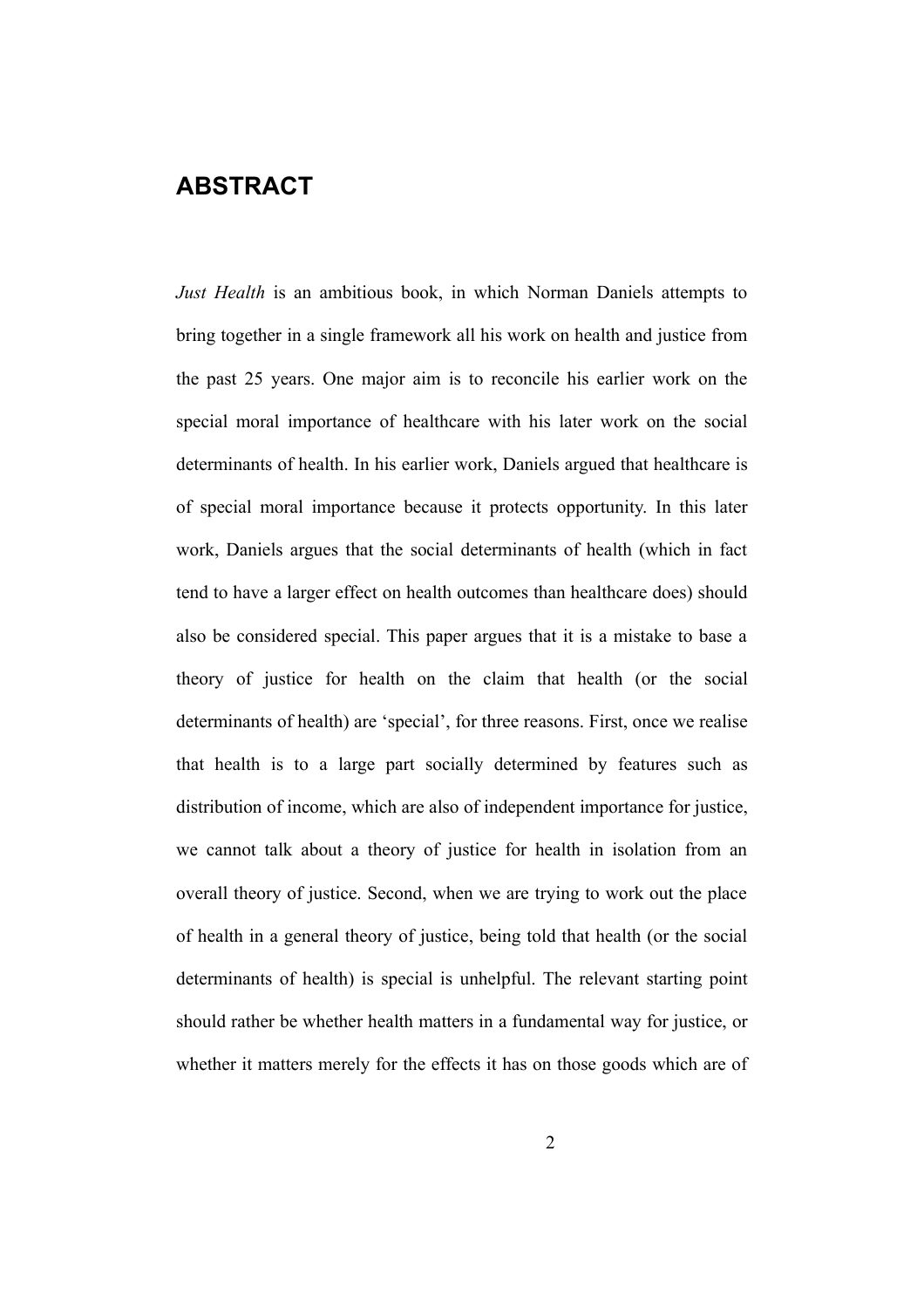fundamental importance for justice. Third, treating the social determinants of health as special would in fact be counterproductive in terms of the broad approach to justice Daniels favours.

## **INTRODUCTION**

*Just Health* [1] is an ambitious book, in which Norman Daniels attempts to bring together in a single framework all his work on health and justice from the past 25 years. The obvious question is whether the whole is equal to the sum of the parts. I shall argue that, at least when it comes to the social determinants of health, it is rather less. The extensions to his theory of justice in healthcare which Daniels makes to take account of the social determinants of health end up revealing that his approach to justice in health and healthcare is deeply flawed.

I shall proceed as follows. First I shall briefly distinguish *health, healthcare* and the *social determinants of health*, and will attempt to elucidate what Daniels means by *special moral importance*. Second, I give a brief exposition of Daniels' account of the special moral importance of healthcare in his earlier work *Just Health Care.*[2] Third, I explain why (as Daniels acknowledges) the literature on the social determinants of health reveals an important problem with this argument, and explain how Daniels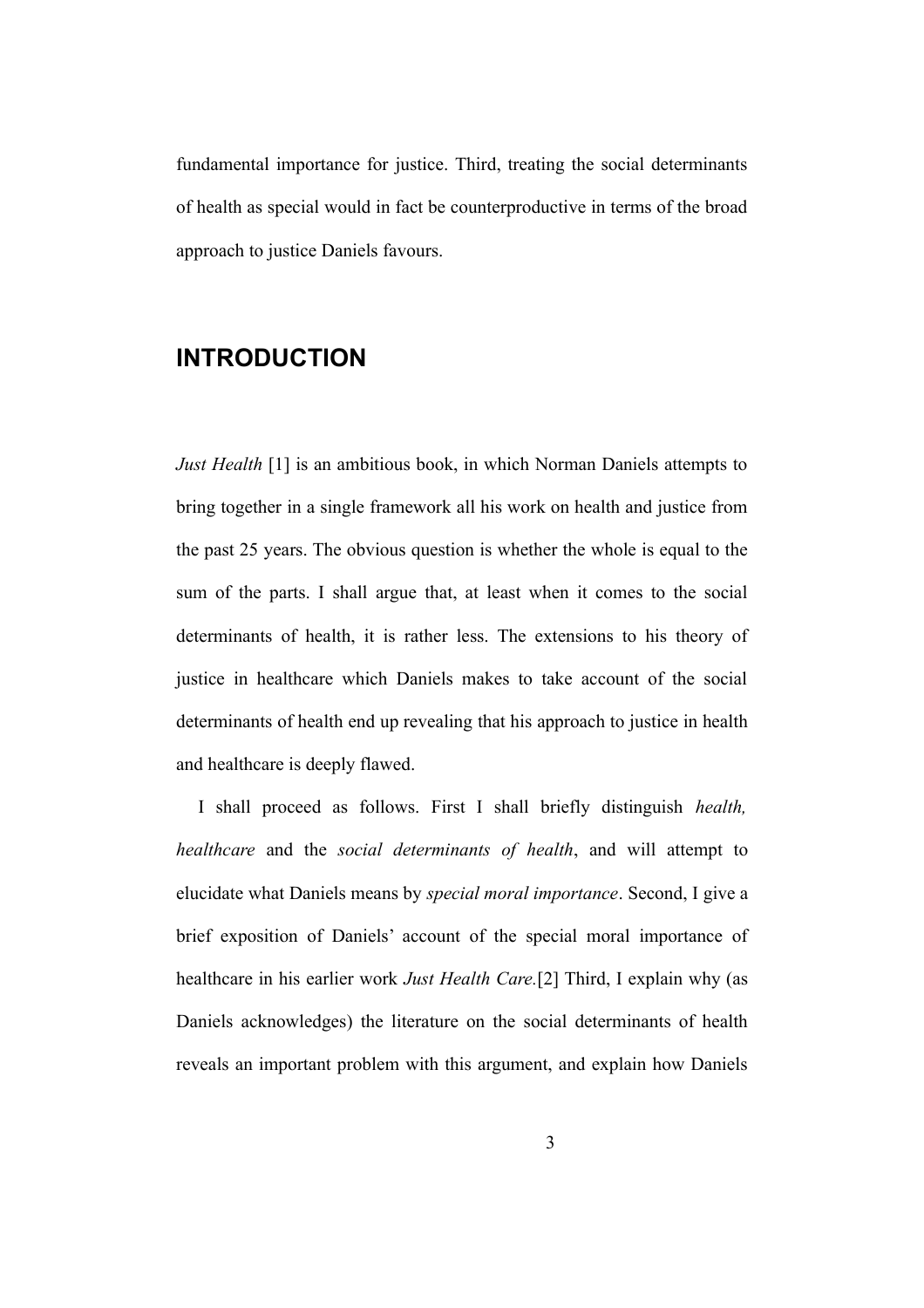attempts to extend his 'specialness' argument so that it is not only *healthcare,* but also health and the social determinants of health which are said to be special. Finally, I argue that it is a mistake to base a theory of justice for health on the claim that health (or the social determinants of health) are 'special', for three reasons. First, once we realise that health is to a large part socially determined by features such as distribution of income – which are also of independent importance for justice – we cannot talk about a theory of justice for health in isolation from an overall theory of justice. Second, when we are trying to work out the place of health in a general theory of justice, being told that health (or the social determinants of health) is special is unhelpful. The relevant starting point should rather be whether health matters in a fundamental way for justice, or whether it matters merely for the effects it has on those goods which are of fundamental importance for justice. Third, treating the social determinants of health as special would in fact be counterproductive in terms of the broad approach to justice Daniels favours.

### **DEFINING TERMS**

Daniels argues that we should define health as the "absence of... deviation from the natural functional organization of a typical member of a species."[3] Various factors will determine how healthy a given individual is. Clearly, genetic factors will often play a role, as will exposure to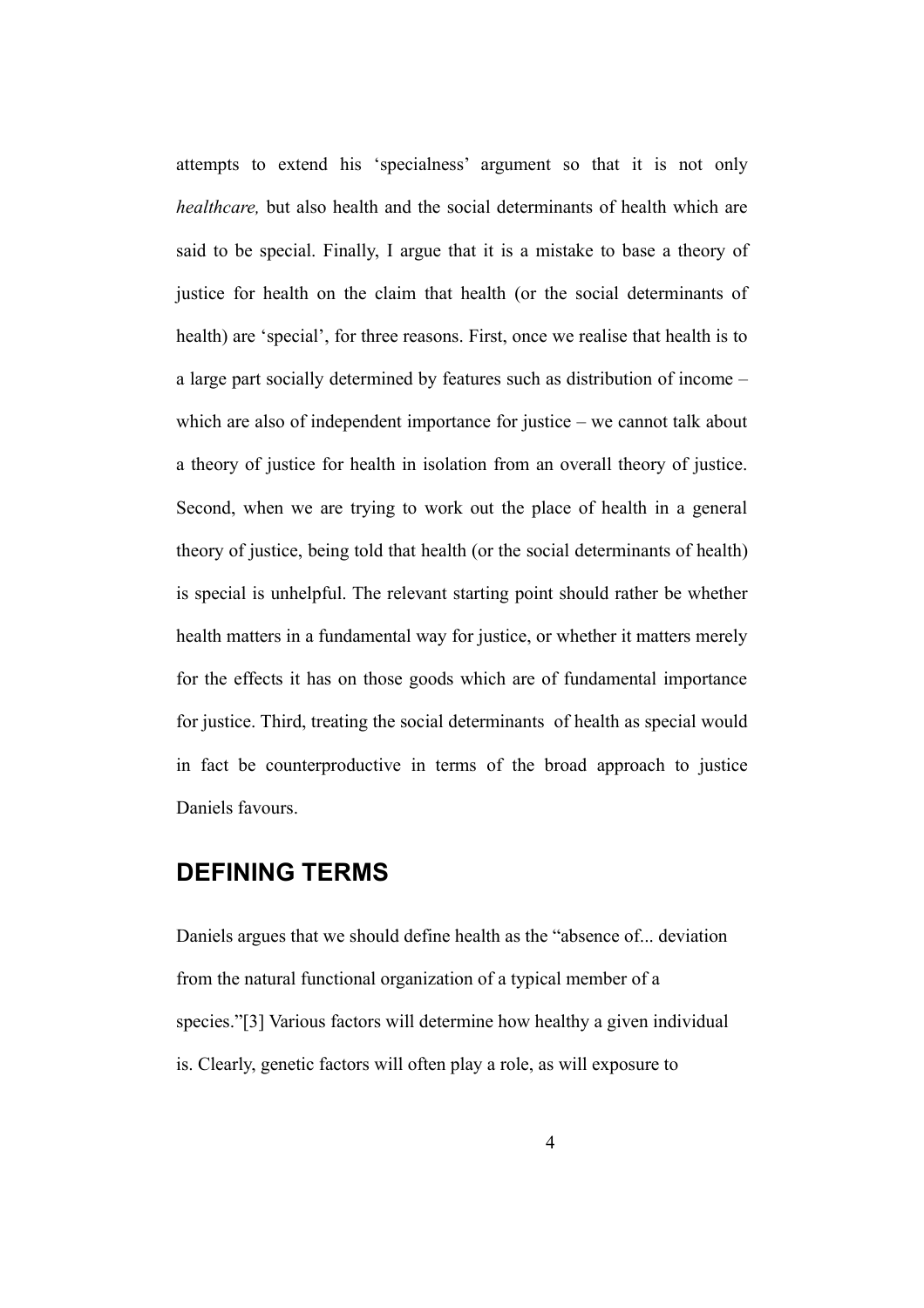communicable diseases. This article focuses on the role of *healthcare* and of the *social determinants of health.* By healthcare I mean, roughly, interventions by qualified professionals with the aim of either restoring health (for example, prescribing a drug), or preventing damage to health (for example, provision of safe-sex advice; or dietary advice to people at risk of developing type-2 diabetes).

By the social determinants of health I mean, roughly, all those factors which affect health and (a) have a social and systemic as opposed to a natural or episodic cause, and (b) fall outside the narrow sphere of healthcare. The social determinants of health include, for instance, workplace stress, social exclusion, and the inequality of distribution of income in society [4], but not the provision of medical treatment. There will of course be some grey areas where we are unsure whether to class something as healthcare or as a social determinant of health. But nothing in what follows depends on drawing such a sharp distinction. (Indeed my argument is compatible with the claim that all healthcare should be classified as social determinants of health.)

One thing which will prove crucial in what follows is the idea of "special moral importance" (specialness for short). In *Just Health Care,* Daniels frequently talks about the specialness of healthcare, and in *Just Health* he broadens his focus so that it is not just healthcare, but also health itself and the social determinants of health which are said to be of special moral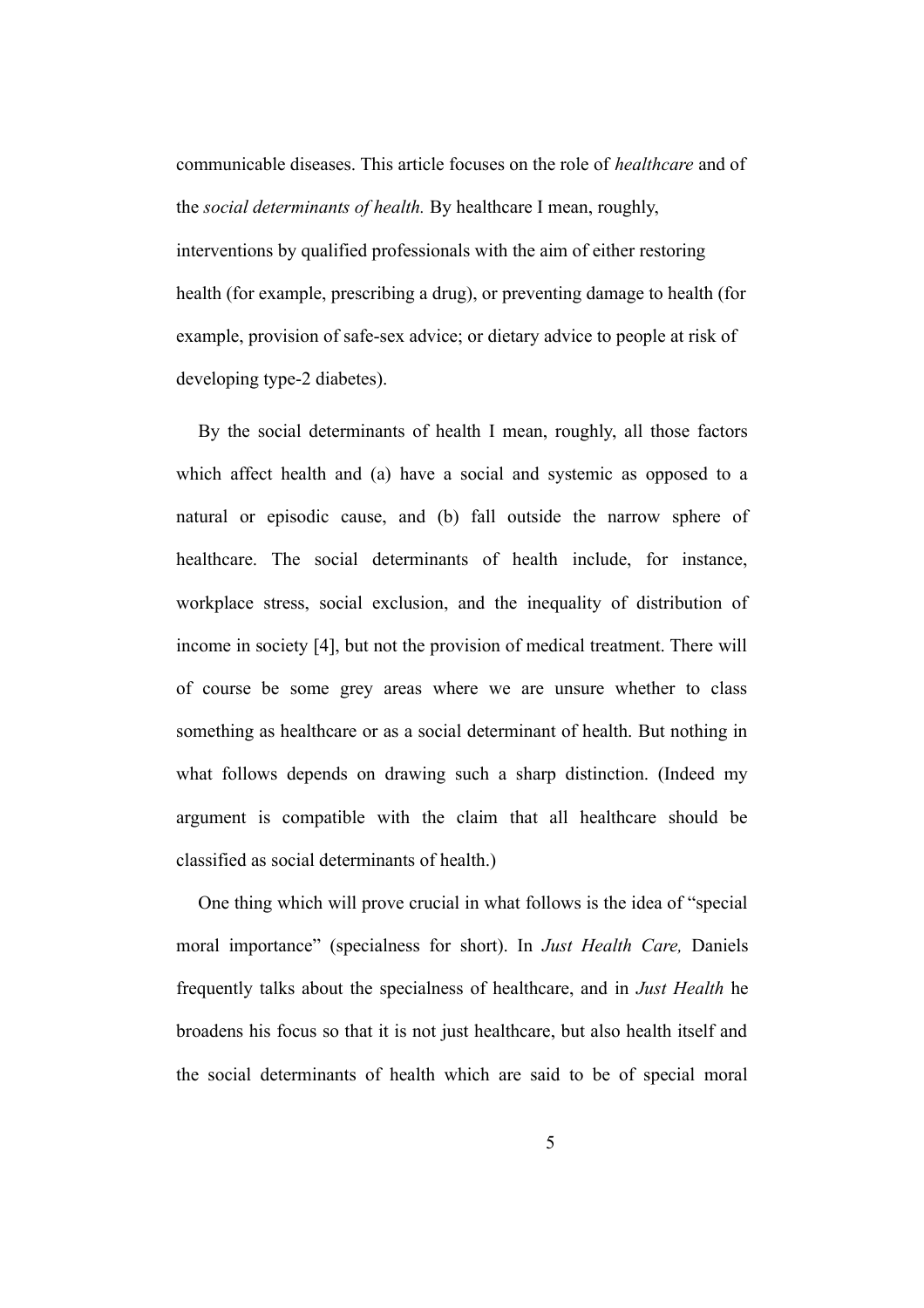importance. When elucidating what he means by the question of whether health or healthcare is of special moral importance, Daniels makes claims like the following:

My focus on the question [of whether health is of special moral importance] then and now is driven by the common observation that people who tolerate vast inequalities in wealth and power are often morally outraged when those who are ill cannot get care because they cannot pay for it. People who emphatically reject the general Marxist distributive principle, "From each according to his ability, to each according to his needs," embrace at least the second part of it when applied to health care.[5]

However nowhere does Daniels give a precise account of what is entailed by the claim that something is of special moral importance in his sense. Segall, in a helpful recent article puts forward the following account of what it is to treat healthcare as special, which seems to have Daniels's agreement. On this view, to say that healthcare is special "is to imply that health care resources ought to be allocated in isolation from the distributions of other social goods."[6] It follows from this that "Poor people's entitlement to health care must not be restricted on account of their inferior financial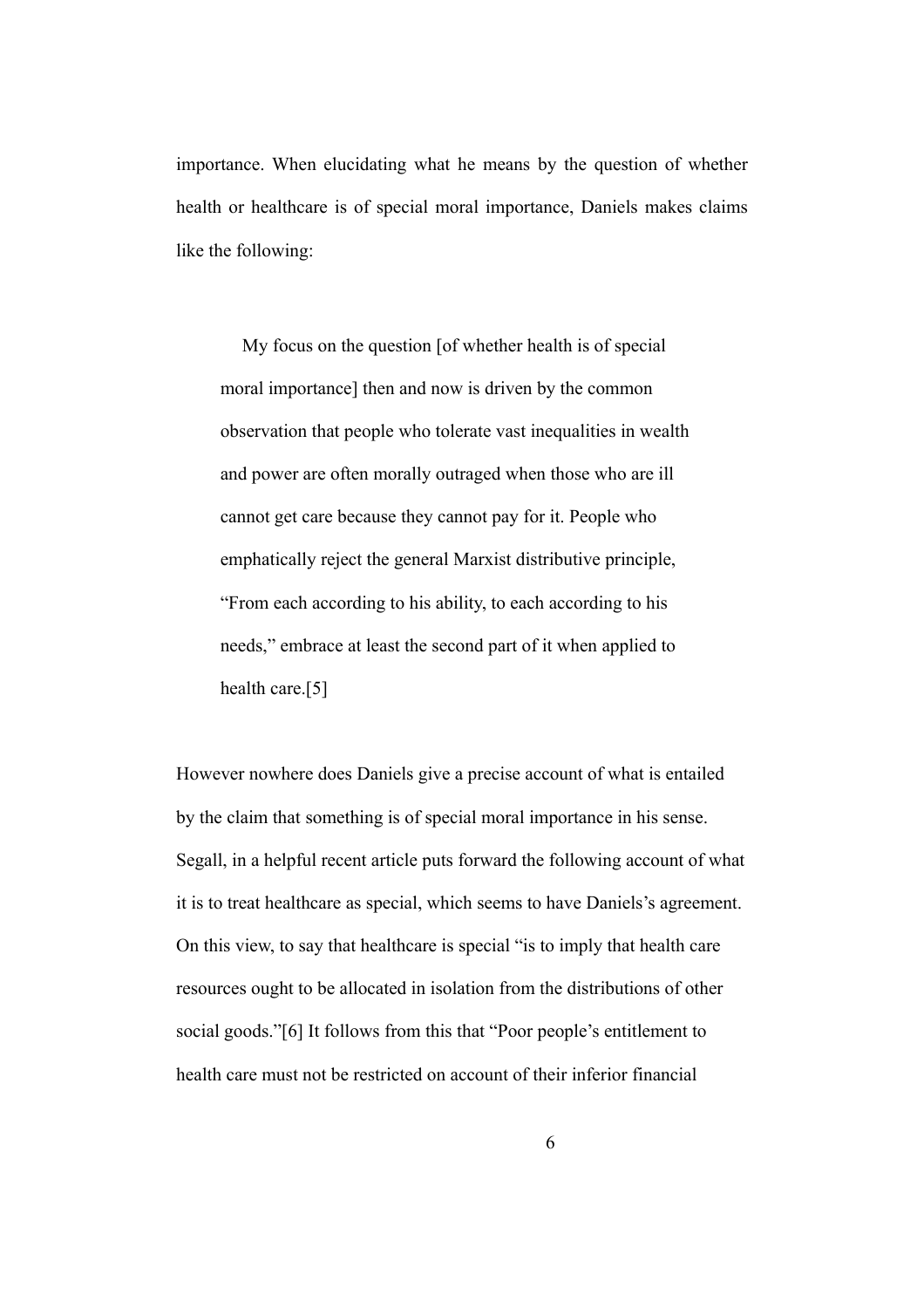standing. But ... it also forbids discriminating against the rich in access to medical care. More generally, the specialness thesis forbids discriminating against members of society who are relatively well off with regard to goods other than health. This is part of what it means to allocate health care in isolation from other distributions."[7]

In default of any other account, I shall assume that this is the best way to interpret Daniels. Regardless of whether this is the right way to interpret Daniels, it is clear that he does not think that to claim that health, healthcare or the social determinants of health are of special moral importance is to claim that health, healthcare or the social determinants of health matter for justice for their own sake. For he explicitly argues *against* the claim that we should consider health to be a primary good: "The special importance and unequal distribution of health-care needs, like educational needs, are acknowledged by connecting the needs to institutions that provide for fair equality of opportunity. But opportunity, not health care or education remains the primary social good."[8] Hence on Daniels's account opportunity matters in its own right for justice, but health matters only for the effect it has on opportunity.

7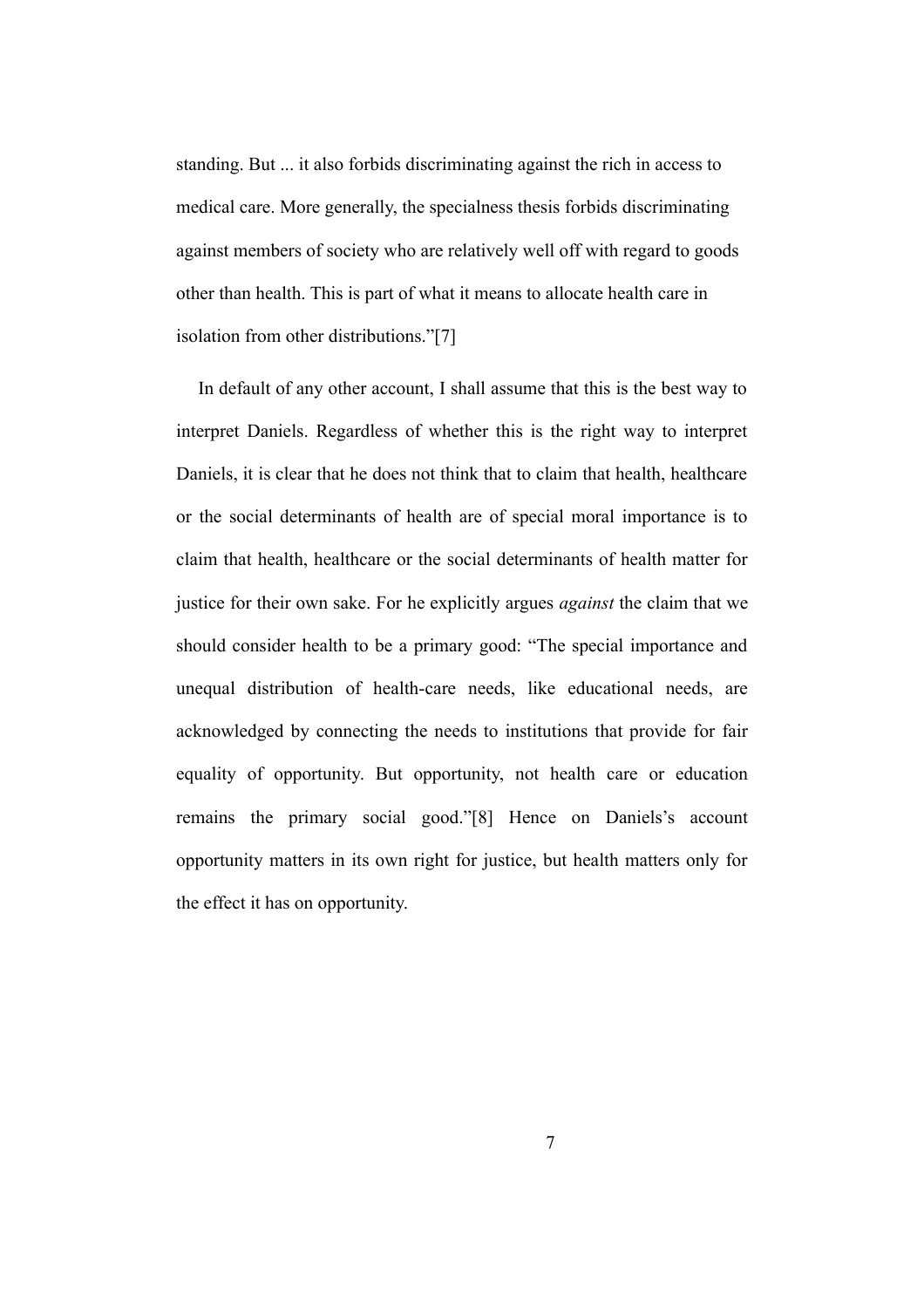# **DANIELS'S ARGUMENT FOR THE SPECIALNESS OF HEALTHCARE**

In *Just Health Care* Daniels argues that the correct explanation of the common intuition that there is something 'special' about healthcare is the protective effect that healthcare has on opportunity. Crucially, Daniels argues that a commitment to equal opportunities commits us to two things: first that each person should have a fair share of the normal opportunity range, where the normal opportunity range is "the array of life plans reasonable persons in [a given society] are likely to construct for themselves".[9] Second, that a person's fair share of the opportunity range is determined by their talents and skills alone. Given these assumptions, Daniels argues that we should see disease and disability as limitations on a person's normal opportunity range. In short, health is a necessary condition for a person's being able to access the normal opportunity range for their talents, healthcare protects health, and therefore a commitment to fair equality of opportunity commits us to treating healthcare as 'special'.

There are a number of objections that one might make to this argument. First, it is far from obvious that it is a commitment to equal opportunity rather than anything else, which provides the best explanation for the common intuition that there is something special about healthcare.[10]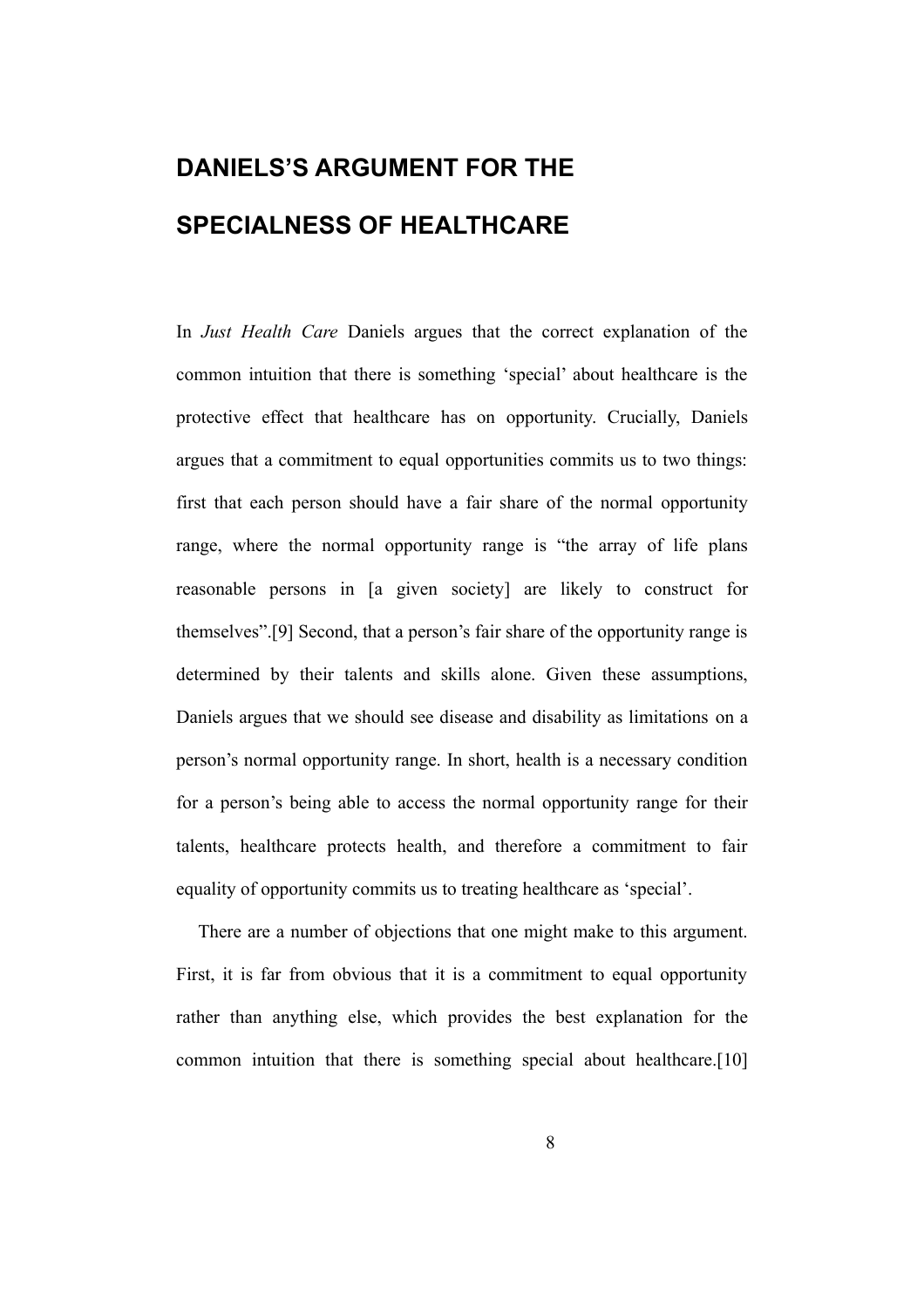Moreover the way we currently distribute our health care budgets is very different from what Daniels's approach would commit us to: as Segall puts it, "Most patients treated by health care systems are individuals in the twilight of their lives... An often-cited figure is that, in the US, 30% of health care expenditure is currently spent on patients in the last six months of their life... Health care in that case cannot be said to provide opportunity, equal or otherwise, to pursue life plans. The effect of successful treatment of patients who are in the last weeks of their lives is not so much that of giving them opportunity to pursue their life plans, but rather that of alleviating their pain and suffering and that of postponing death as long as possible."[11]

But I shall leave these problems on one side here in order to focus on a different problem. Daniels's argument implicitly assumes that healthcare is the major factor which affects health. However this claim is false. Even countries like the UK that have a nationalised healthcare system which is free at the point of access show a large socioeconomic gradient in health, so clearly equal access to healthcare can only be one factor in overall health achievement. And as Daniels now acknowledges, a large body of social sciences literature has shown that factors like how hierarchical our workplaces are, how much social capital there is in society, and how unequal incomes are all have a major impact on health: "Health is produced not just by having access to treatment, but to a measurably great extent, by the cumulative experience of social conditions across the lifecourse. When a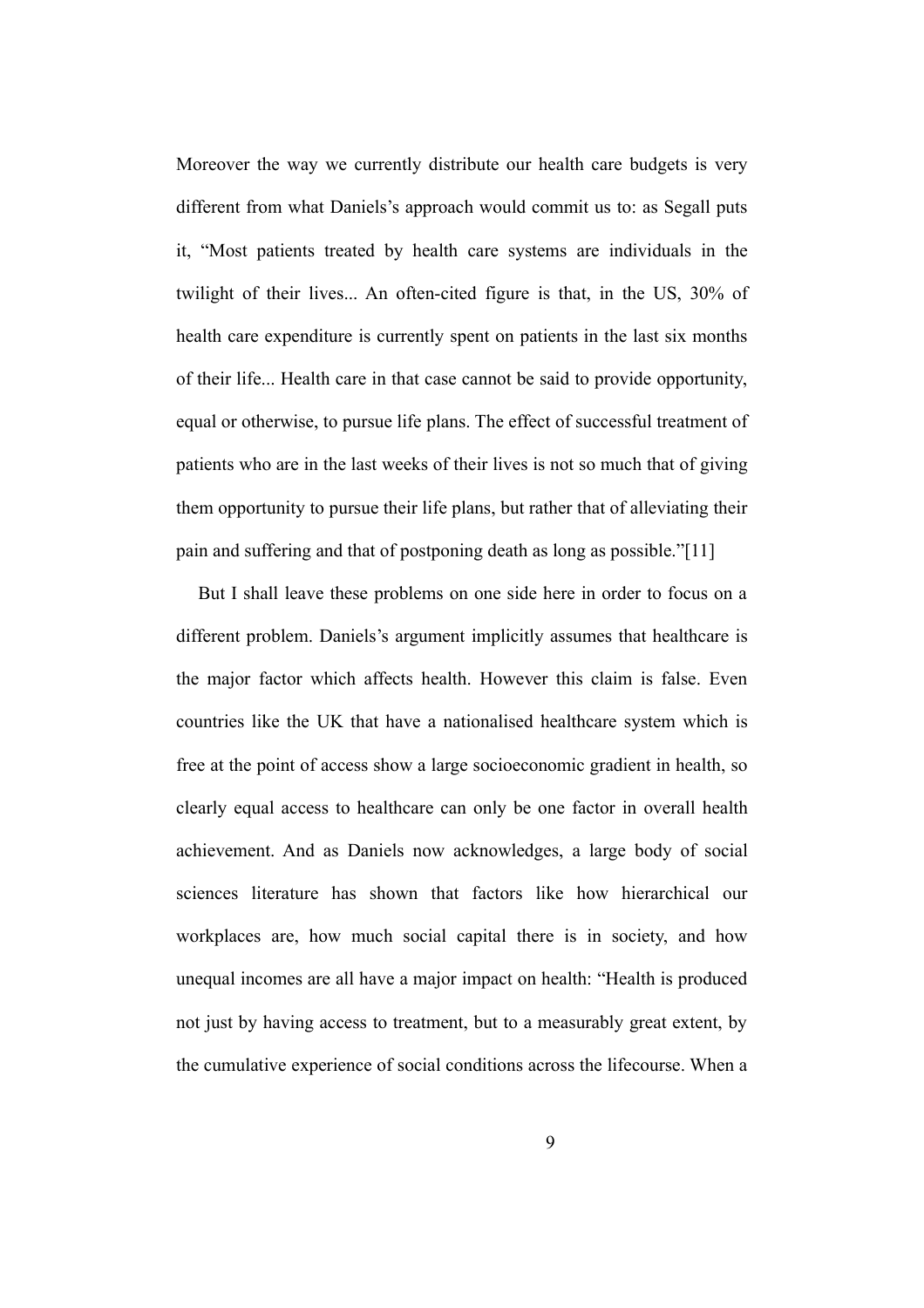60 year old patient presents to the emergency room with a heart attack to receive medical treatment, that encounter represents the results of bodily insults that accumulated over a lifetime. Medical care is, figuratively speaking, 'the ambulance at the bottom of the cliff.'"[12] So if we want to protect health we need to focus on issues such as the way we work, and the levels of income inequality in society, in addition to ensuring fair access to healthcare.[13,14]

# **DANIELS'S NEW ACCOUNT OF THE VALUE OF HEALTH**

Clearly if Daniels's justification for taking *healthcare* to be special is that healthcare protects health, and that health is necessary for the enjoyment of a normal opportunity range, then parity of reasoning would suggest that he should take the *social* determinants of health to be special, given that both equally determine opportunity. And this is what Daniels does. In *Just Health*, healthcare is taken to be "but one among a broader set of health needs."[15] And whilst the earlier work refers only to *healthcare* as special, *Just Health* broadens things out so that both *health* and *health needs* (which include those health needs identified by the social determinants of health literature) are now also deemed to be special.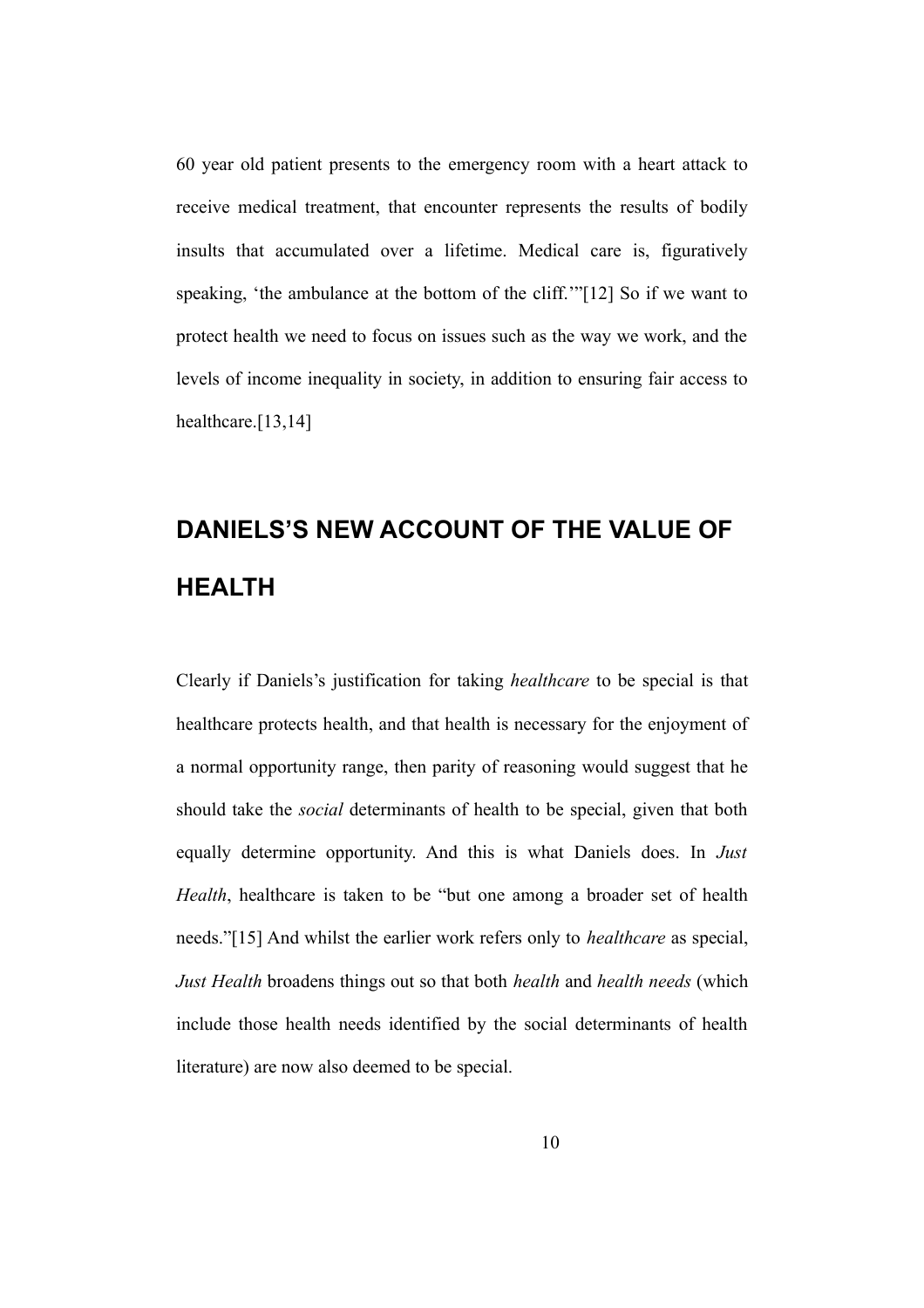But the claim that the social determinants of health are special is much more problematic than Daniels seems to realise. Treating *healthcare* as special implies focusing separately on the allocation of healthcare, to ensure that other factors (such as how rich someone is) do not adversely affect their healthcare provision. Treating healthcare as special in this way could make for a reasonable policy. Given that healthcare is valued only for its contribution to health, it can reasonably be allocated in isolation from other goods. However the social determinants of health are not valued solely for their contribution to health. For example, the distribution of incomes in society is an important social determinant of health; but clearly we have justice-based reasons to care about the distribution of incomes which are not reducible to the effect that such distributions have on health.

It follows that treating income as special in virtue of its effects on health would require us to override distributions of incomes which would otherwise have been just, in order to ensure desired distributions of health. Treating income as special would require us to identify and to implement a just distribution of incomes-as-they-affect-health separately from the question of what a just distribution of incomes considered on their own would be. But this seems implausible. Even if we were sure that a particular distribution of incomes was necessary to bring about a certain desired pattern of health outcomes in a population, it would be a further question about whether justice required us to institute this distribution of incomes.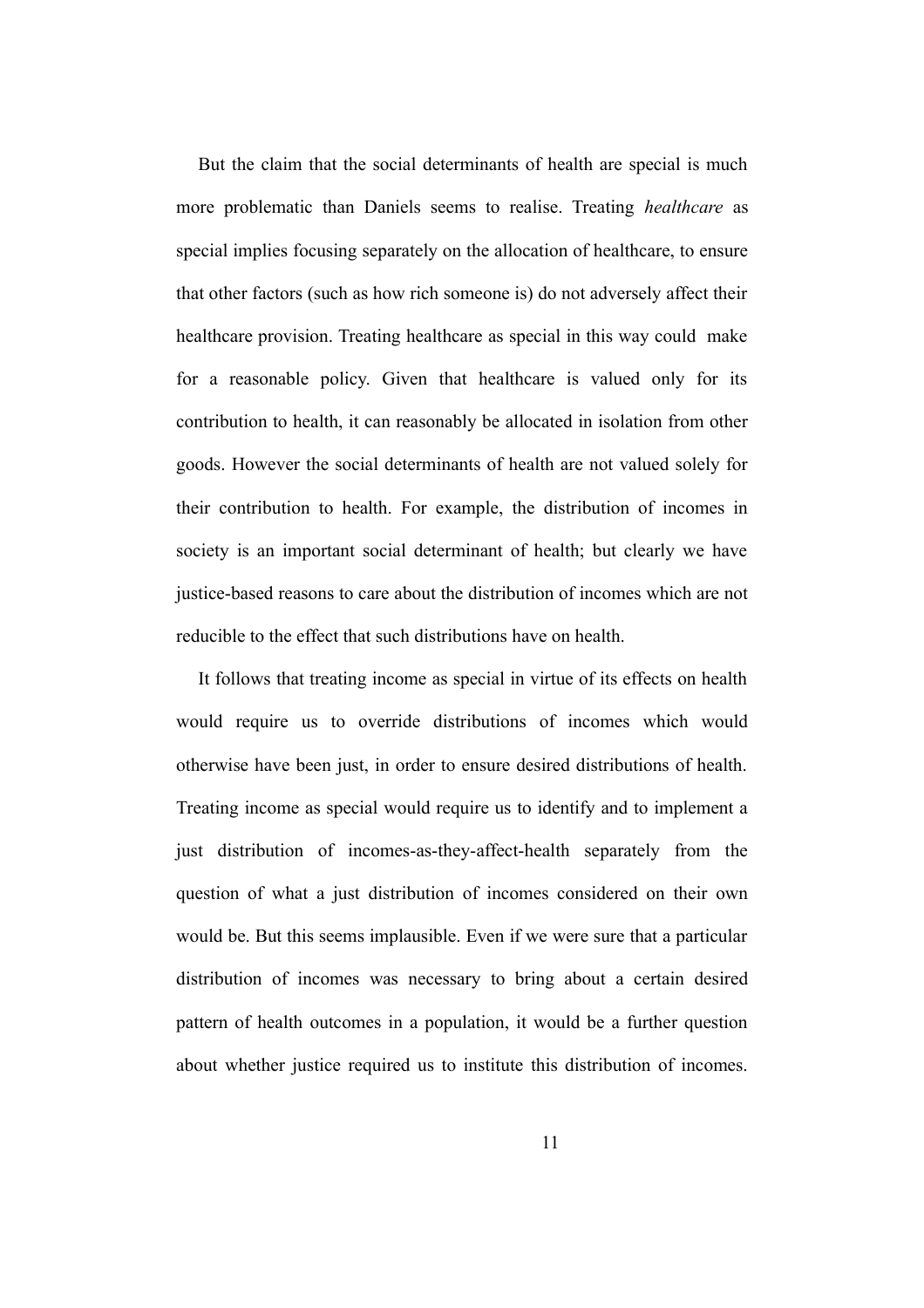For there are goods other than health which are important from the perspective of justice, and doing something that imposes a particular pattern of health outcomes will only sometimes coincide with what justice *tout court* recommends.

Someone might think that health is so important that all the social determinants of health should be allocated separately in such a way as to bring about a certain desired distribution of health (even where other legitimate goals would recommend distributing these goods in different ways). But even if they did believe that health was appropriately valued in this way, the resulting policy would be unattractive for a Rawlsian egalitarian liberal like Daniels. As Segall explains, the claim that health is special "mandates that entitlement to health care should not be curtailed due to inferior or superior wealth. ... But while this feature ('working both ways') appears attractive when it comes to medical care, it appears considerably less attractive with regard to the other social determinants of health. Egalitarians typically do want to allocate more (social bases of) selfrespect to those who have less of other goods (for example income, looks) and conversely, allocate more income to those who have smaller bundles (compared to others) of other social (and natural) assets. But treating the social determinants of health as special prohibits this."[16]

Despite his claim that we should treat the social determinants of health as special, Daniels in fact seems to deny the position that this would commit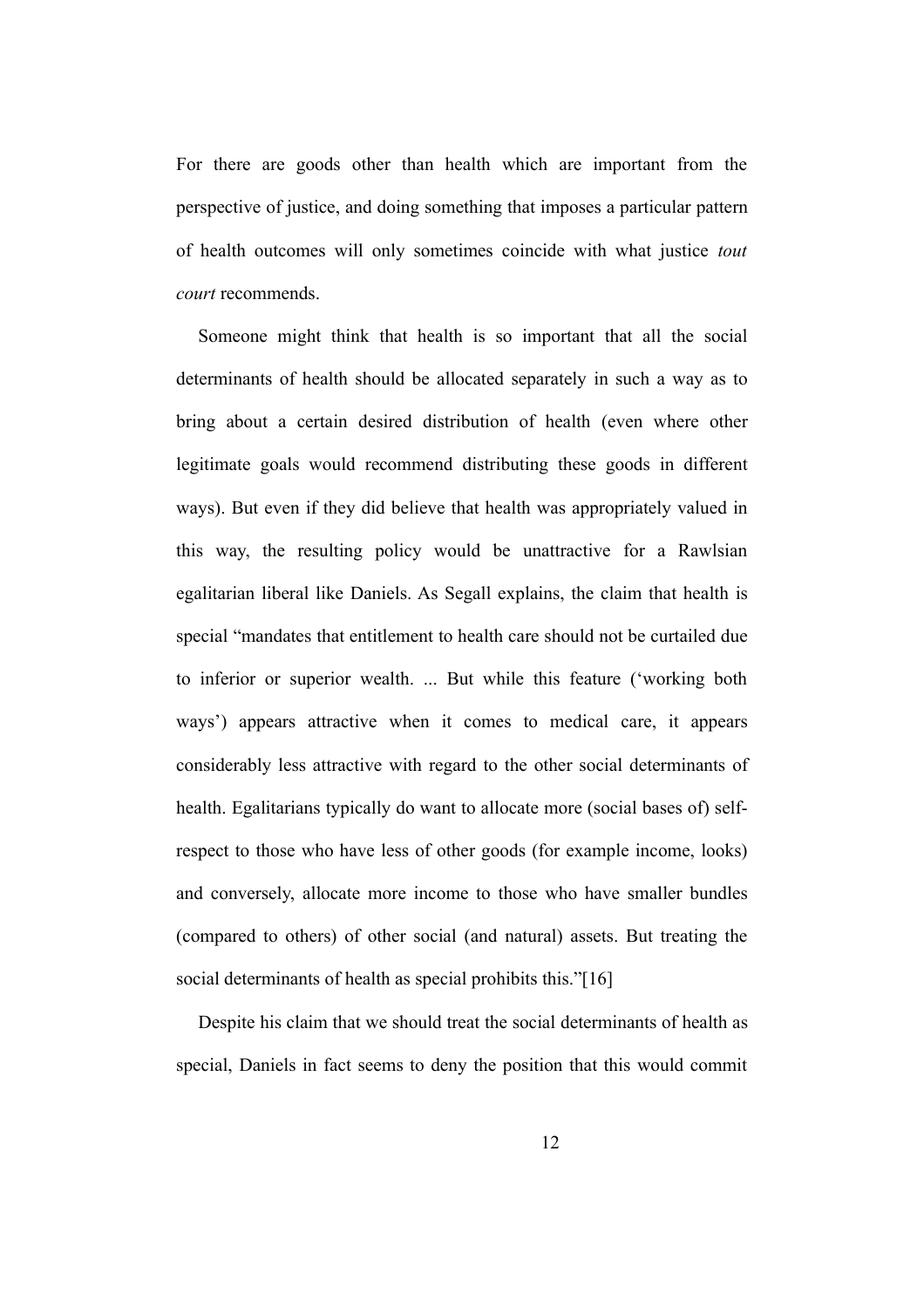him to. Not only does he deny that health is the most important good that a just society should be aiming at; he also denies that health should be a direct goal of justice. (As we said, he thinks that health is important for its effects on opportunity, and not for its own sake.) So it seems that there is a deep tension in Daniels's account of health and justice: he is committed both to the claim (a) that health is not a primary good and as such not itself part of what it is for a distribution to be just, and (b) the claim that health is special, and should set limits on what it is for a distribution to be just.

The broader point is that once we acknowledge that health has social determinants, which we have reason to care about for their own sake from the perspective of justice, quite apart from the effect they have on health, we cannot construct a theory of justice for health in isolation from a general theory of justice. Rather we need to embed our theory of justice for health in a broader general theory of justice, as Daniels acknowledges:

The premise of the pun in the title of *Just Health Care* was that I could explain what justice required in health care without talking about all of social justice. I only had to appeal to widespread agreement with the importance of equality of opportunity. In *Just Health*, that premise is undermined...[17]

Once we realise this, describing health (and the social determinants of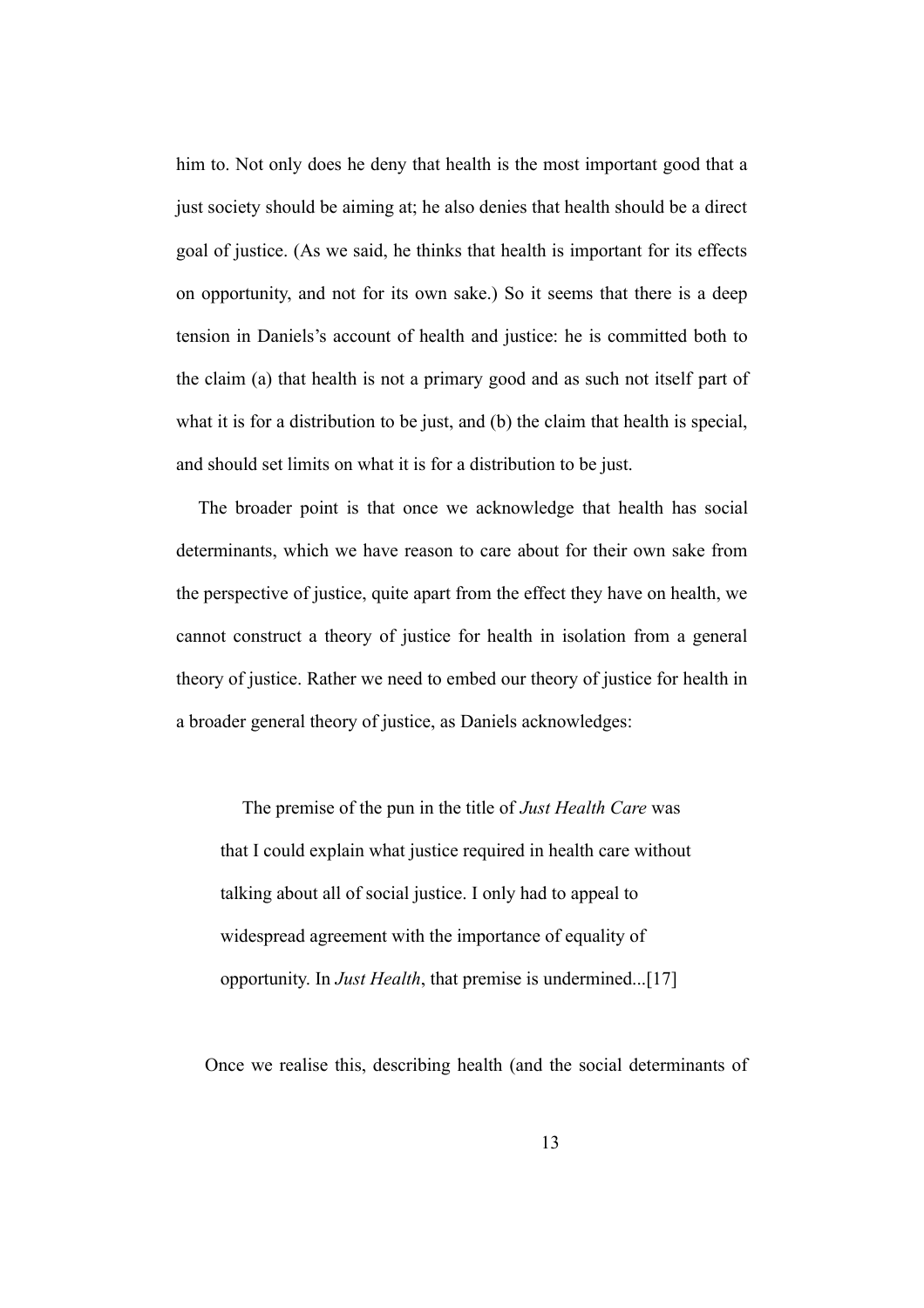health) as special does not seem very helpful, as it fudges a key question about how justice in health is related to a broader general theory of justice. What we need to know is how we should weigh health against other goods, such as income, liberty and the social bases of self-respect. Being told that health is special gives us little or no guidance, given that all these other goods are clearly important too.

From the perspective of justice we should care fundamentally about only those things which are of fundamental importance for justice, and we should care about other things only for the effect that they have on things that are of fundamental importance for justice. So a better place to start would be to ask whether health is of fundamental importance for justice, or does health matter only because of the effect that health has on other goods which *are* of fundamental importance for justice? As I see it this leaves Daniels with a choice. If he really wants to make good on the somewhat murky claim that health is special, then he should commit himself to the claim that health is a primary social good, which matters for its own sake when it comes to constructing a just society. Staying within the broadly Rawlsian framework within which he works, he could introduce the social bases of health as an additional Rawlsian primary good.[18]

This seems a reasonable extension of Rawls' theory, given that Rawls himself allows that health is equally as important a good as the primary goods which his theory of justice picks out to be distributed fairly.[19]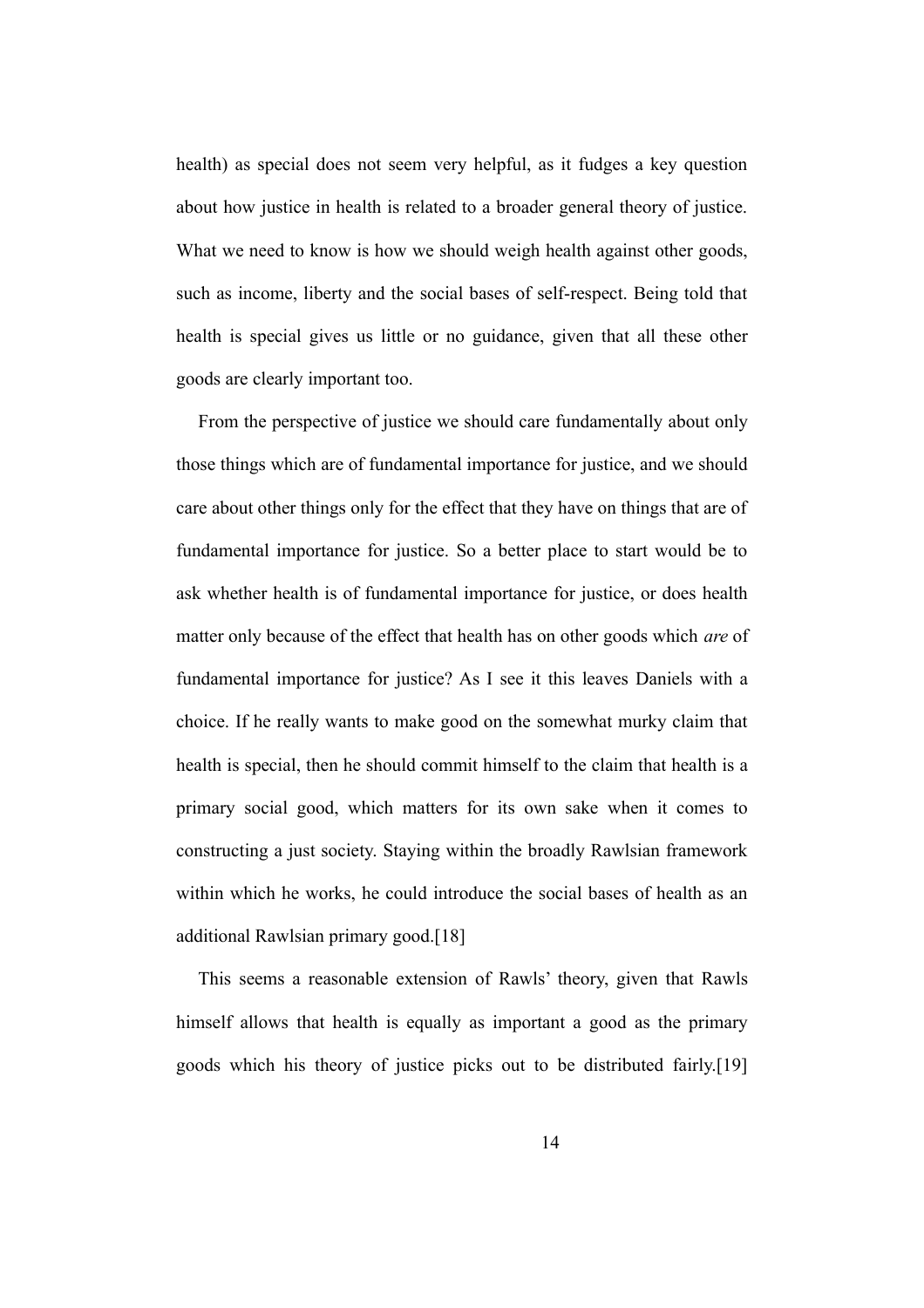Whilst Rawls denies that we should treat health as one of the primary goods, he does so on the grounds (a) that health is 'natural' rather than a social good (meaning that it is much less closely affected affected by changes in the basic structure of society than are the genuine primary goods such as rights, liberties and opportunities, income and wealth, and the social bases of self-respect), and (b) his theory of justice concerns only the justice of the basic structure of society.[20] This was a reasonable view of health for Rawls to hold in 1971, but the mass of literature produced on the social determinants of health over the past thirty years has clearly demonstrated that (a) is false. Whilst Rawls seems never to have revised his views to take into account the social determinants of health, and promote health to the status of a primary good, this would be an obvious option for anyone thinking about health and justice now.

Daniels suggests two reasons for resisting such a move, neither of which is convincing. The first is that if we increase our list of primary goods above those proposed by Rawls, we are likely to lose our overlapping consensus that these goods really are needs for living the life of a citizen. The second is that the more primary goods we have, the more difficult it will be to work out who is worst off. The first claim is unconvincing as a reason for thinking for refusing to treat health as a primary good, given that health is not contentious in this way. The second is also unconvincing, given that the problem of indexing occurs whenever we are trying to reconcile two or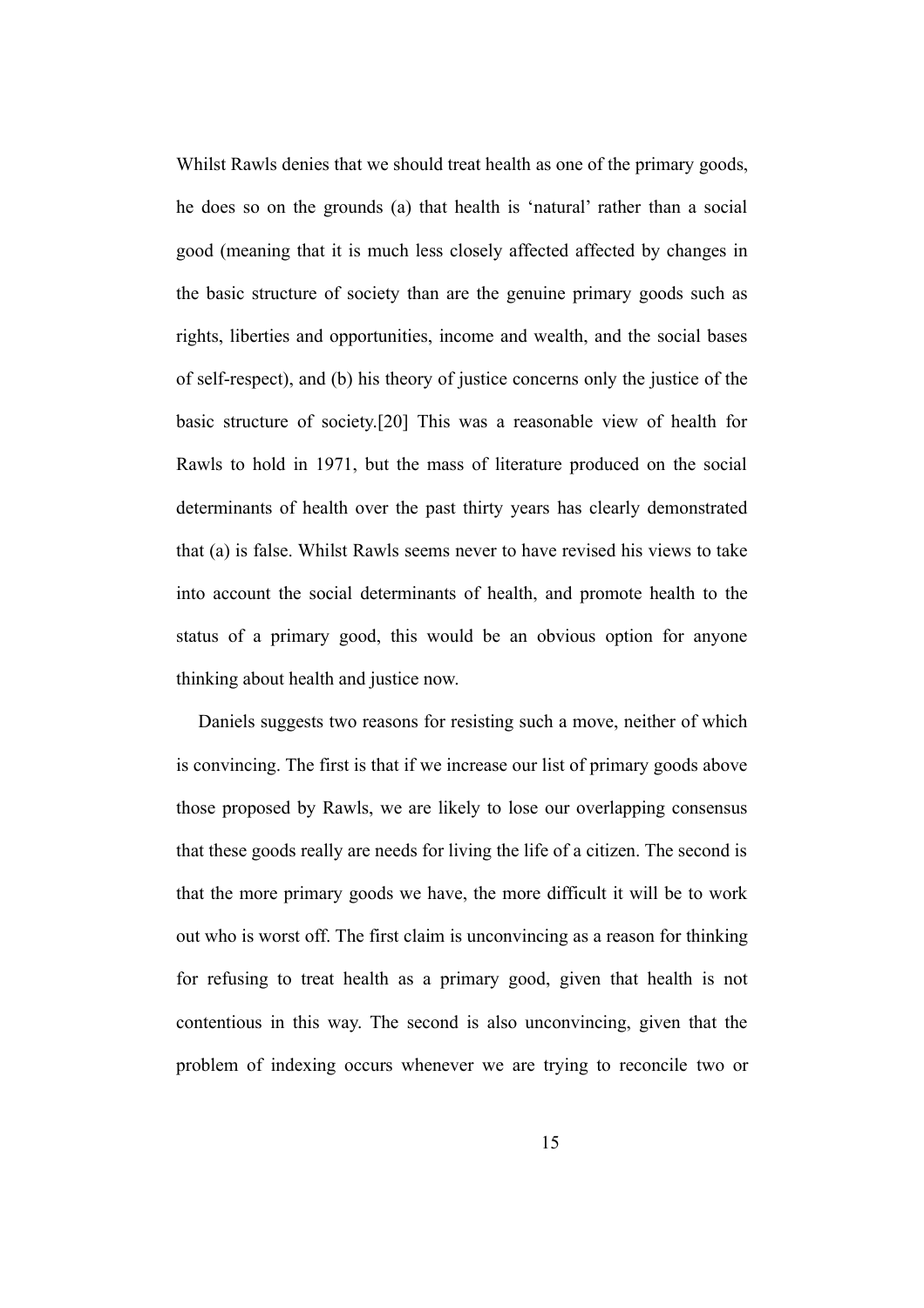more incommensurable goods, and will be a problem for Rawls' theory whether or not we add health to the list of primary goods (as Daniels himself acknowledges).[21] Daniels does not provide an argument for why working out who is worst off, measured according to six incommensurable goods, will be significantly more difficult than doing so on the basis of five.

It might be that Daniels's real reason for objecting to health as a primary good is that he does not think that health is sufficiently important to merit this; that ultimately health is not of direct relevance for justice. If this is his view, he should explicitly adopt what Fabienne Peter calls an "indirect" approach to health and justice: namely one where we focus on making society as just as possible in conventional Rawlsian terms and then take injustices in health to be those that derive from social conditions which we have a prior reason for believing to be unjust.[22] Either way, framing his account in terms of the special moral importance of health merely muddies the waters.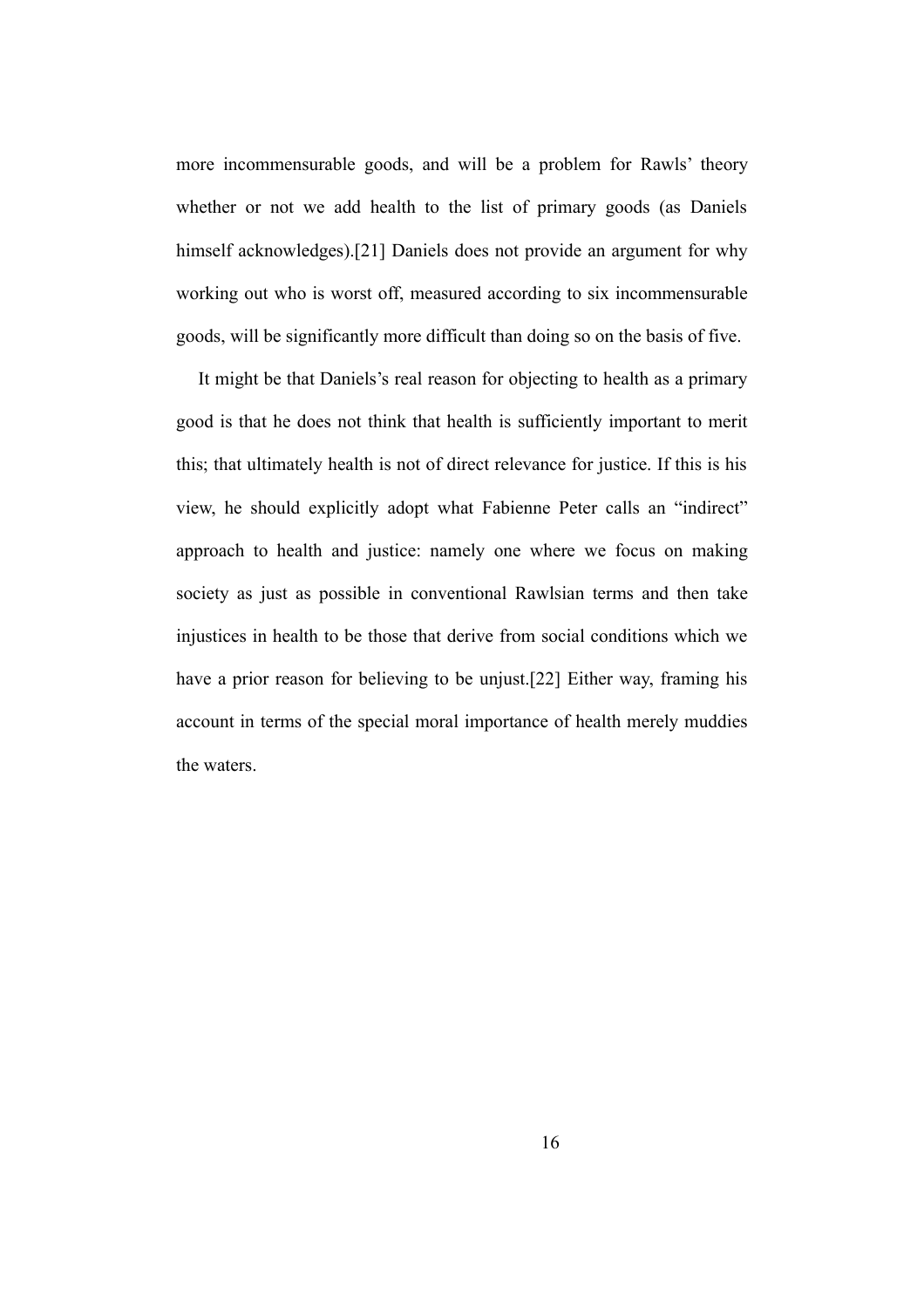## **CONCLUSION**

Whilst Daniels is to be congratulated for bringing the normative relevance of the literature on the social determinants of health to the attention of many in bioethics, the account of justice in health he arrives at is deeply problematic. Given that (as Daniels now acknowledges) we need a theory of justice for health and healthcare which is continuous with our general theories of justice, I suggest that it would be better to go back to the drawing board and start from the clearer question of whether health is of fundamental importance for justice than to continue to place any store by the question of whether health is 'special'.

#### **REFERENCES**

- 1. **Daniels, N.** *Just Health*. Cambridge: Cambridge University Press, 2007.
- 2. **Daniels, N.** *Just Health Care*. Cambridge: Cambridge University Press, 1985.
- 3. **Daniels, N.** *Just Health*. Cambridge: Cambridge University Press, 2007: 37.
- 4. **Marmot, M. and Wilkinson R.** *Social determinants of health. The solid facts.* Denmark: World Health Organisation, 2003.
- 5. **Daniels, N.** *Just Health*. Cambridge: Cambridge University Press,  $2007 \cdot 18$
- 6. **Segall, S.** Is Health Care (Still) Special? *The Journal of Political*